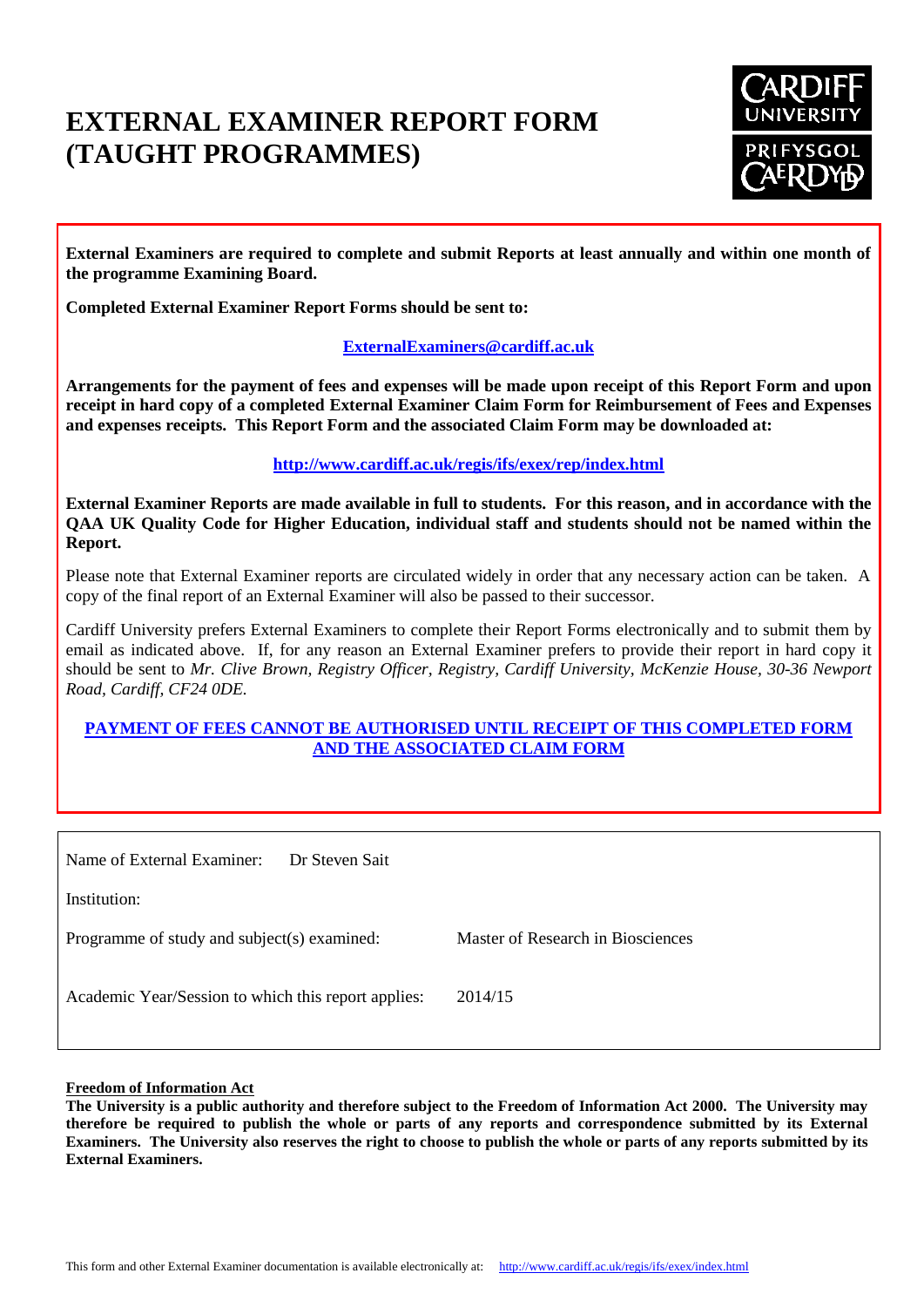#### SECTION A

### **1.1 Programme Structure**

*Comment upon the appropriateness of the structure and content of the programme in relation to its stated aims, learning outcomes and programme specification (if available).*

The Master of Research in Biosciences is well-designed, demonstrating imagination and innovation, wellstructured and benefits from a broad range of teaching methods and assessments. In terms of the objectives, which are aligned with teaching advanced biological concepts and practical training, the programme achieves the objectives outlined in the module/programme handbooks. The programme employs a broad range of teaching methods, including tutorials, seminars, workshops and lectures, which are augmented by autonomous, self-directed learning that is appropriate for advanced masters level. The broad range of assessments is suitably challenging for students in different ways and thoroughly tests a suite of academic, practical and generic skills. In terms of the structure and design of the whole programme, Stage 1 offers a very sound and firm basis from which the students are very well-placed to embark on their research projects.

The standards achieved by the students are to be expected and appropriate for an advanced programme and to some extent reflects the high quality of students attracted to the programme. The administration of the assessments and feedback was generally good overall, and was facilitated by a clear process of mark moderation. The administration of assessments followed clear guidelines and procedures, which were adhered to throughout. The institutional policies and procedures for assessment are detailed and appropriate for advanced masters and help deal with any issues in a clear and unequivocal manner.

The students, without exception, enjoy Stage 1, having only minor issues, and they value the fact that it is challenging and broad-ranging in terms of teaching and assessments, and provides an excellent foundation to the extended research project. It was clear from the both the group and individual interviews that the students are all enthusiastic and highly motivated about their projects and eager to get started. Arising from the interviews, it is clear from the student perspective that there is an issue concerning the quality of computing teaching space, which is currently shared with non-MRes teaching/students. This needs to be addressed or there is a risk of undermining what is currently an excellent programme. For some students the provision of on-line introductory material/software (e.g. LINEX and R) before they arrived would help them to get up to speed when the course started. There was some concern about the imbalance in the amount of work required and time available for different components of modules and, at least to begin with, uncertainty about expectations with respect to assessments; clearer guidance here would be valued. Some idea of progression/achievement through the programme would also be appreciated.

#### **1.2 Comparability of Standards**

*Comment upon the comparability of the standards of the programme with similar programmes nationally and the performance of the students in relation to their peers on similar programmes. In those subject areas where a subject benchmark statement is available, have the students demonstrated achievement of the appropriate benchmark standard*

The standard of work across the range of Stage 1 taught modules, which employed a variety of assessment approaches and skills, was high and reflected the good quality of students recruited to the programme. Overall the standard of students and their work was comparable with my own institution and with a similar programme I have examined in another institution.

#### **1.3 The Examination Process**

*Comment upon the appropriateness of the assessment methods and balance between them (i.e. unseen written papers, essays/dissertations, orals, etc), the marking scheme, procedure for the classification of the award and the overall conduct and fairness of the examination and assessment processes.*

Across the Stage 1 modules the average marks and spread of marks were appropriate for masters level teaching and assessment and were commensurate with my own institution. The students were clearly being assessed appropriately. Good practice was demonstrated consistently by moderation of the marks where appropriate. The amount of comment and feedback was generally very good, in some cases outstanding, but consistency among staff and across modules is required, in particular with respect to clearly identifying areas of weakness and what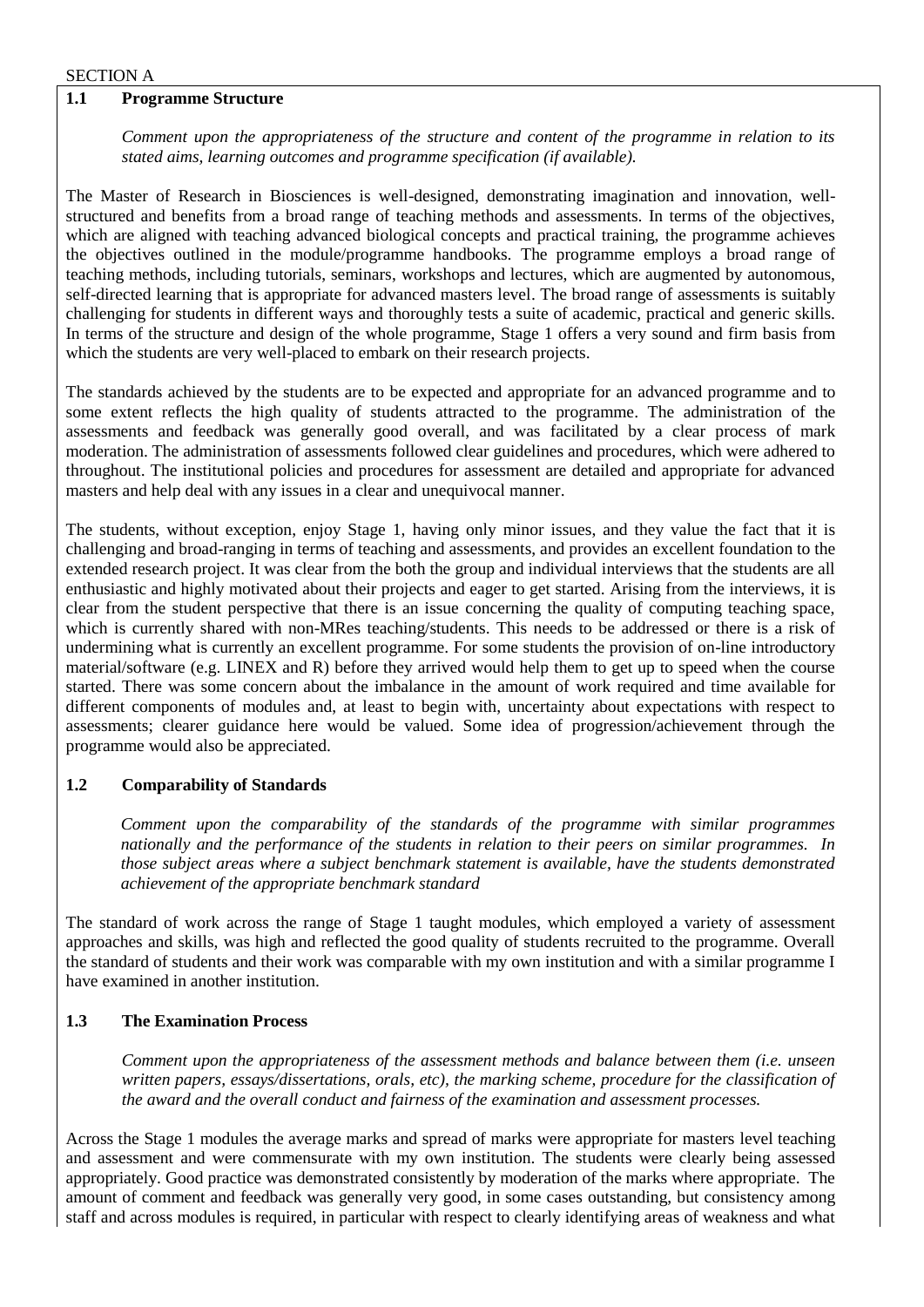students can do to improve. For example, with multiple assessments, more rapid formative feedback after each assessment can be used to help the students improve their performance in other related assessments. The link between the comments/feedback and the mark awarded could be more transparent both for the students and examiners and more aligned with the marking criteria in some cases. The marks were awarded in accordance with the marking criteria, which were clear and unequivocal. The range of assessment methods was wellbalanced, varied and designed to test and develop a broad range of skills, both discipline-specific and generic, including experimental design, writing skills, critical analysis and oral presentation.

# **SECTION A (Continued)**

#### **1.4 How did procedures/arrangements compare this year with previous years? Have any or all of the recommendations made by you or your predecessor last year been actioned?**

This was my first year and I found that the arrangements were excellent. The whole process was carried out in a well-organised and professional manner.

#### **1.5 If this is your first year as External Examiner please comment upon whether the school induction activities (if applicable), External Examiner Handbook and other documentation provided helped you to fulfil your role and responsibilities as an External Examiner. Are there any ways in which the process could be improved?**

The External Examiner handbook, MRes student handbook, previous External Examiner reports and other documentation were all very helpful in helping me to understand the programme structure, aims, learning outcomes, etc, and so have enabled me to adequately assess the programme. At this stage I don't see a need to change the process.

- **1.6 Please give examples, if appropriate, of good or noteworthy practice in the following areas which you wish to draw to the wider attention of the University:**
	- **(i) alignment of learning outcomes with assessment tasks;**
	- **(ii) methods of enhancing consistency of marking;**
	- **(iii) explicitness of information relating to assessment;**
	- **(iv) other practice in the structure, delivery and assessment of the programme.**

The programme demonstrates imagination and innovation in design and structure. The broad range of teaching and assessments is challenging for students in different ways and tests a suite of academic, practical and generic skills; this sets an excellent foundation for embarking on a research-focused career. Marking is clear and unequivocal and aligned with comprehensive marking criteria. Moderation of marks is routinely applied when appropriate, which helps to maintain rigour of the assessment process.

# **1.7 If this is your final year as External Examiner please provide an overview of your period of office which may be passed on to your successor.**

N/A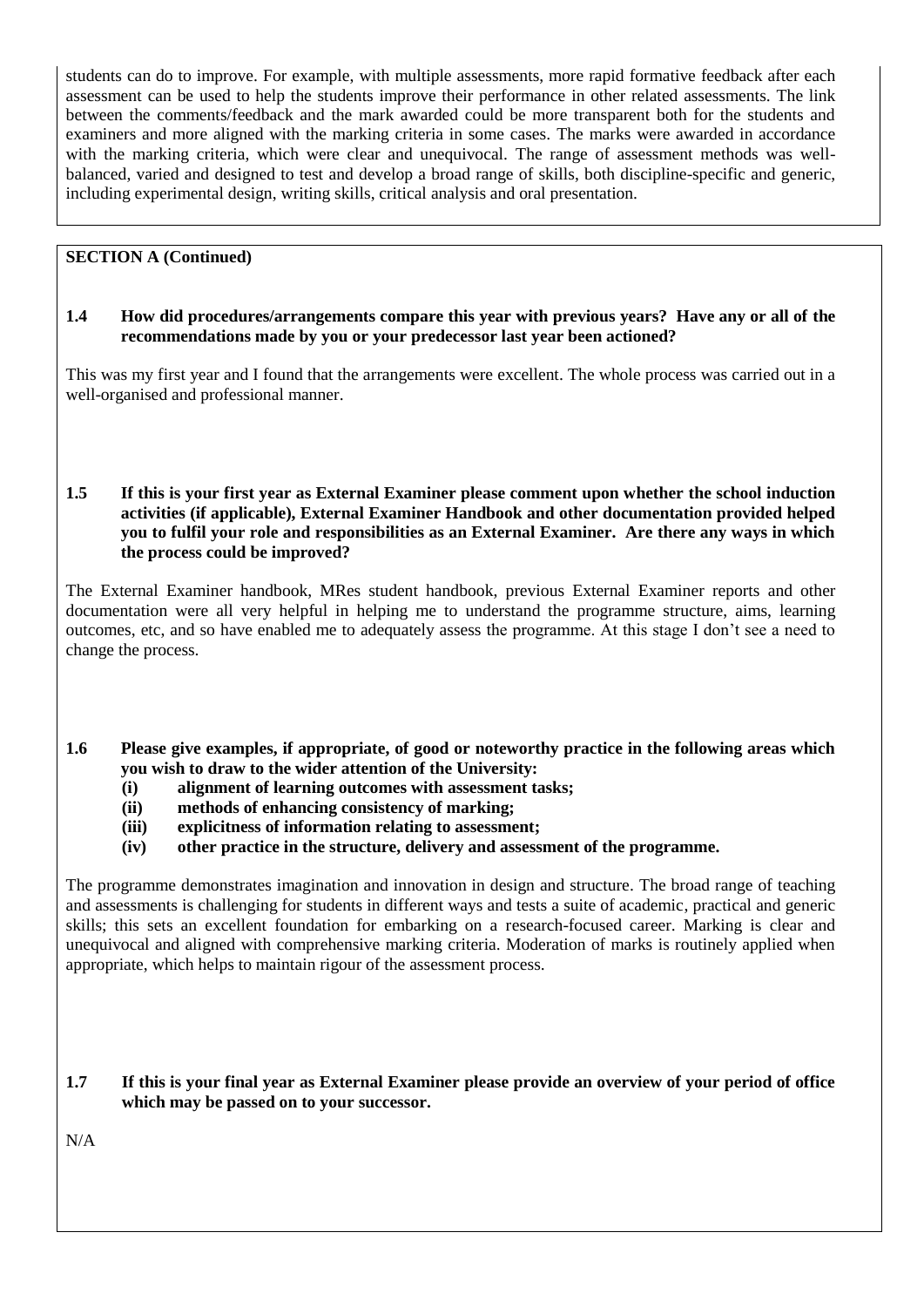# **SECTION B**

| Please respond to the following questions by ticking the appropriate box. Please make appropriate<br>comments if your answers are 'No'. |                                                                                                                                                                                       |             |                |                    |  |  |
|-----------------------------------------------------------------------------------------------------------------------------------------|---------------------------------------------------------------------------------------------------------------------------------------------------------------------------------------|-------------|----------------|--------------------|--|--|
|                                                                                                                                         | <b>Programme/Course Information</b>                                                                                                                                                   | Yes         | N <sub>0</sub> | N/A                |  |  |
| 2.1                                                                                                                                     | Did you receive sufficient information about the programme/course contents,                                                                                                           | $\mathbf X$ |                |                    |  |  |
|                                                                                                                                         | learning outcomes and assessments?                                                                                                                                                    |             |                |                    |  |  |
|                                                                                                                                         | 2.2 Comments                                                                                                                                                                          |             |                |                    |  |  |
|                                                                                                                                         |                                                                                                                                                                                       |             |                |                    |  |  |
|                                                                                                                                         | <b>Examination Question Papers</b>                                                                                                                                                    | Yes         | N <sub>0</sub> | N/A                |  |  |
| 2.3                                                                                                                                     | Were you asked to approve all examination papers contributing to the final                                                                                                            |             |                | $\mathbf X$        |  |  |
|                                                                                                                                         | award?                                                                                                                                                                                |             |                |                    |  |  |
| 2.4                                                                                                                                     | Were the nature, spread and level of the questions satisfactory?                                                                                                                      |             |                | $\mathbf X$        |  |  |
| 2.5                                                                                                                                     | Were suitable arrangements made to consider your comments?                                                                                                                            |             |                | $\mathbf X$        |  |  |
| 2.6                                                                                                                                     | Were you afforded access to a sample of in-course assessments?<br>2.7 Comments                                                                                                        |             |                | $\mathbf X$        |  |  |
|                                                                                                                                         |                                                                                                                                                                                       |             |                |                    |  |  |
|                                                                                                                                         | <b>Marking Examination Scripts</b>                                                                                                                                                    | Yes         | N <sub>0</sub> |                    |  |  |
| 2.8                                                                                                                                     | Did you receive a sufficient number of scripts to be able to assess whether the                                                                                                       |             |                |                    |  |  |
| 2.9                                                                                                                                     |                                                                                                                                                                                       |             |                | N/A<br>$\mathbf X$ |  |  |
| 2.10                                                                                                                                    | internal marking and classifications were appropriate and consistent?<br>Were the methods of assessment well balanced and fair? Did they reflect the                                  |             |                | X                  |  |  |
| 2.11                                                                                                                                    | programme's objectives?<br>Were examination/assessment procedures and the schemes for marking and                                                                                     |             |                | $\mathbf X$        |  |  |
| 2.12                                                                                                                                    | classification correctly applied?<br>Were you satisfied with the standard and consistency of marking applied by the<br>internal examiners?                                            |             |                | $\mathbf X$        |  |  |
|                                                                                                                                         | In your judgement, did you have the opportunity to examine a sufficient cross-                                                                                                        |             |                | $\mathbf X$        |  |  |
| 2.13                                                                                                                                    | section of candidates' work contributing to the final assessment?<br>Were satisfactory arrangements made for you to conduct any necessary viva voce<br>examinations?<br>2.14 Comments |             |                | $\mathbf X$        |  |  |